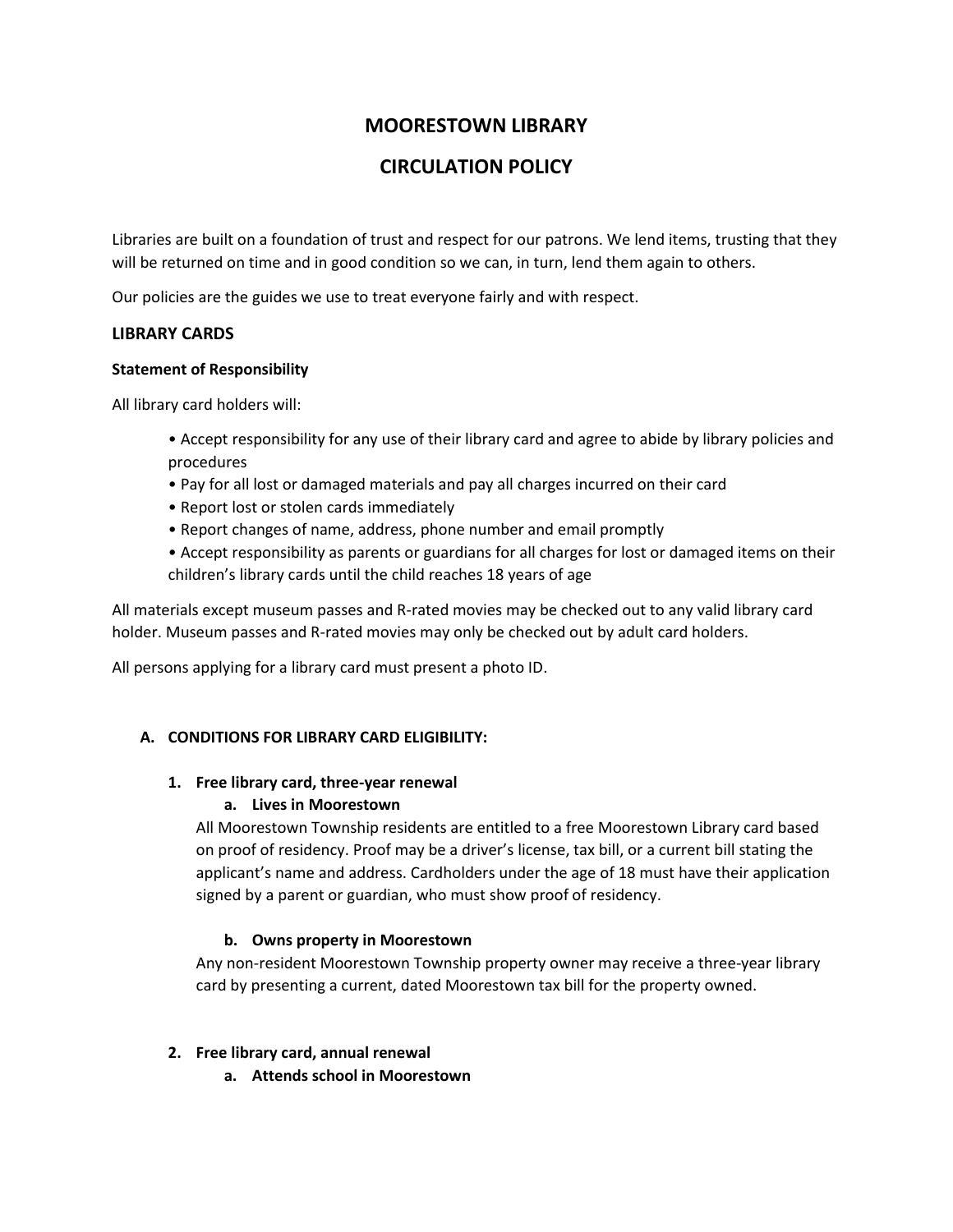Students in any public or private school based in Moorestown may receive a free card based on proof of current enrollment. Students under 18 must have their application signed by a parent or guardian, who must show proof of residency.

#### **b. Works in Moorestown**

Employees of businesses and organizations in Moorestown are eligible for a full service oneyear library card. The employee must present a current pay stub or dated proof of employment on company letterhead.

#### **c. Volunteers**

Non-resident library volunteers are eligible for a free one-year Moorestown Library card.

#### **d. Courtesy Cards**

Courtesy cards may be issued at the discretion of the director.

### **3. Purchasing a non-resident card**

A full-service card is available for \$100 per year and entitles the purchaser to all the materials, programs and services afforded to a resident cardholder. A reduced fee nonresident card is available to senior citizens aged 65 or older, active-duty military personnel and first responders with appropriate, verifying identification for \$50 per year.

#### **B. RENEWING CARDS**

All library cards must be renewed by showing current proof of residence, property ownership, employment, or enrollment in Moorestown. At the time of renewal all outstanding charges must be paid in full. Parents and/or legal guardians are responsible for all charges on their children's (under 18) cards. Parents/guardians cannot renew any card for which they are responsible until all accounts are paid in full.

#### **C. REPLACEMENT CARDS**

The library charges \$1 to replace a lost library card. At no time is any individual permitted to use more than one valid library card.

### **D. USE OF CARDS BY OTHERS**

Library cards are issued to specific individuals. A library card may be used by others with the cardholder's permission if the physical card is present unless that member's own borrowing privileges have been revoked. The card holder is responsible for the use of their card and any charges incurred.

### **E. LINKED GROUPS**

A Linked Group consists of two or more library cards that are linked together allowing cardholders in the group to review, modify or resolve issues for other members of the group. At least one adult must be in the group.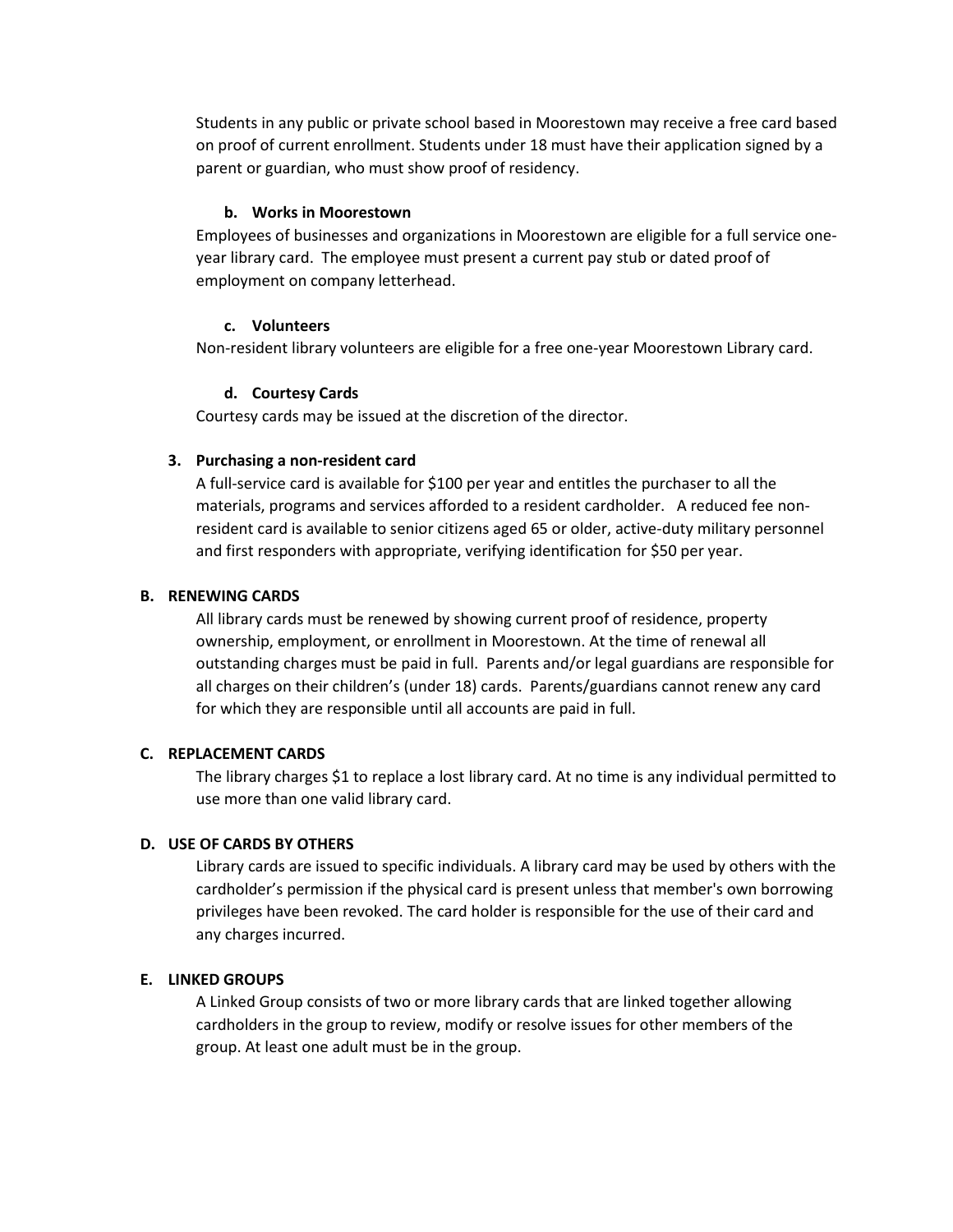### **F. LOST OR STOLEN CARDS**

Patrons must immediately report a lost or stolen card to the Circulation Department. Patrons are liable for materials charged out from the time of loss to the time reported.

### **G. LOAN PERIODS AND BORROWING LIMITS**

### **1. Loan Periods and Renewals**

| <b>Materials</b>                                        | <b>Loan Period</b> | <b>Renewals</b> |
|---------------------------------------------------------|--------------------|-----------------|
| books, audiobooks, music CDs, circulating encyclopedias | 4 weeks            |                 |
| new books, discovery packs, nature packs, binge boxes,  | 2 weeks            |                 |
| children's holiday collection                           |                    |                 |
| DVDs, magazines                                         | 1 week             |                 |
| museum passes                                           | 3 days             |                 |
| book group in a bag                                     | 8 weeks            | 0               |
| reference material                                      | 1 day              | 0               |
| lent at the discretion of librarian                     |                    |                 |

No loans are made on newspapers.

#### **2. Renewals**

- a. Patrons may renew materials as set forth above.
- b. Patrons may renew materials any time on the library website, www.moorestownlibrary.org; or, during library hours, by telephone to the Circulation Desk, 856- 234-0333 option #1; or in the library themselves at a library catalog terminal or with staff assistance at the Circulation Desk.
- c. Patrons may not renew any item requested by another patron.
- d. If an item is eligible for renewal, the library will automatically renew the item subject to the limitations listed above on the due date unless the cardholder's library card has expired. If the patron has an email address on file, an email will be sent confirming the automatic renewal. Patrons are still ultimately responsible for checking their accounts to confirm all items are renewed or returned on time.

## **H. REQUESTS/HOLDS**

Patrons may place requests for materials any time on the library website, www.moorestownlibrary.org; or, during library hours, by telephone to the Circulation Desk, 856- 234-0333, option 1, or in person at the library.

Patrons will be notified by phone or email when a requested item is ready to be picked up. Requested items will be held for 5 days from the date of notification. After that time, an item not claimed is returned to the shelf or given to the next patron.

Patrons may not check out an item that is on hold for another cardholder unless they are in a Linked Group.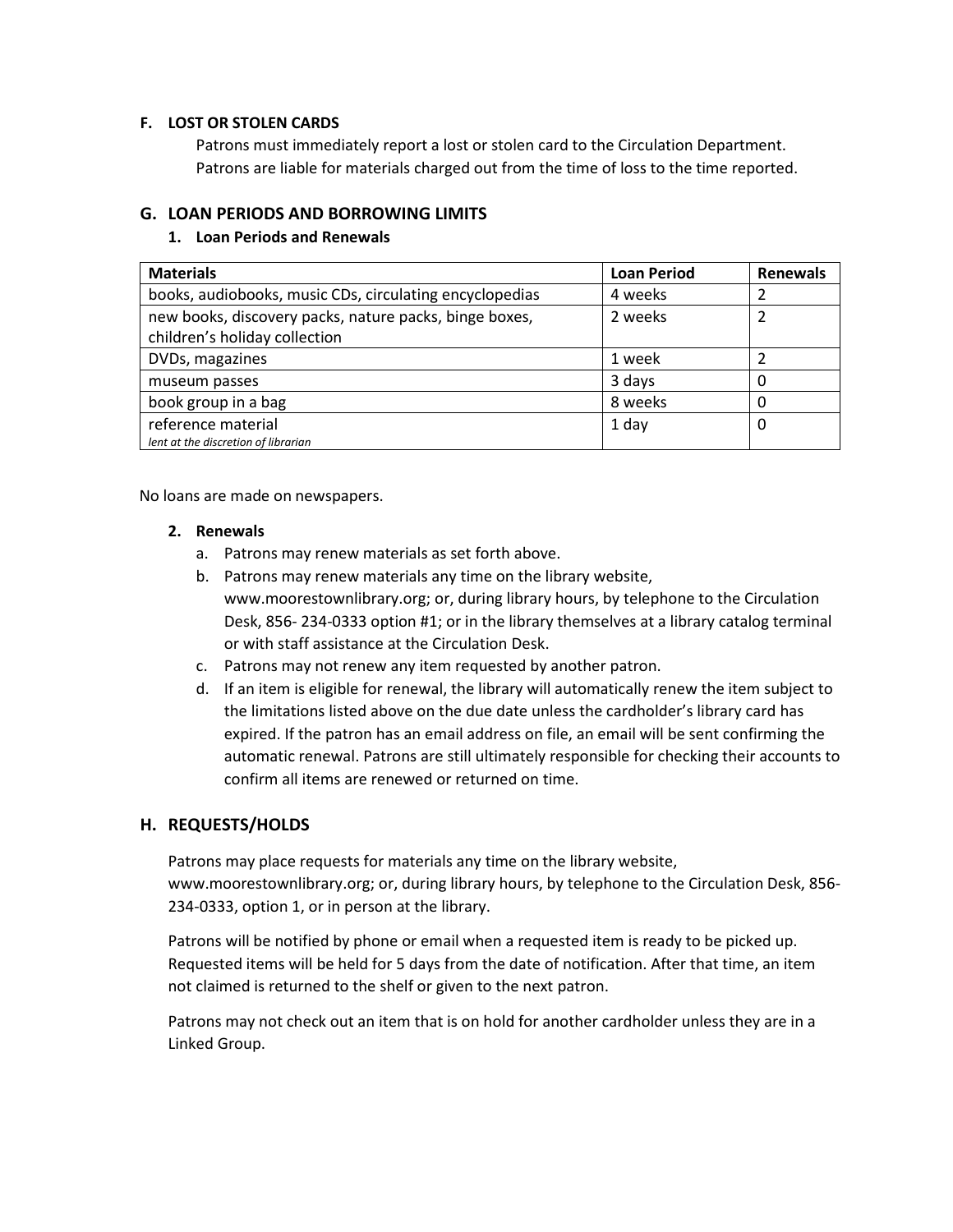### **I. OVERDUE MATERIALS**

The library sends the cardholder up to three notifications of overdue materials. However, the responsibility for returning borrowed materials is not conditional upon the cardholder receiving overdue notification.

The library suspends borrowing privileges when an item is 28 days overdue or when \$10 or more in charges is posted on the cardholder's account. Staff restores borrowing privileges promptly when materials are returned, found, or paid for and accounts are settled. The library does not suspend borrowing privileges to any cardholder within the same Linked Group as the suspended cardholder.

The Head of Circulation is authorized to suspend privileges at any time before issuing notices, when abuse of borrowing privileges so warrants.

### **1. Late Charges**

The library charges \$25 per day for overdue Museum Passes up to a maximum of \$75. Charges are not incurred on any day that the library is closed.

### **2. Claims Returned Materials**

When a library cardholder has received an overdue notice for an item and notifies the library that the item was previously returned, the staff will conduct a thorough search for the item.

Staff will notify the cardholder of search results by telephone. The Head of Circulation is authorized to resolve cases in which the cardholder claims the material has been returned but cannot be located within the library. A patron may have no more than three "claims returned" items at any time.

## **J. CHARGES FOR LOST, DAMAGED, OR UNRETURNED MATERIALS**

### **1. Lost Materials**

The library's circulation system automatically changes the status of overdue materials to a Lost status when the materials are 28 days past due. At that time a billing notice is sent.

### **2. Damaged Materials**

The library does not charge the cardholder for damage due to normal use. If an item is damaged beyond repair or has missing parts, the cardholder will be charged the cost of the item. Damaged items will be held by the library until the item is paid for, the missing parts are returned, or four weeks, whichever comes first. Cardholders may keep damaged items for which they have paid. Books are considered damaged if any part of the book, cover or accompanying material is missing or damaged beyond normal use. Audiovisual materials are